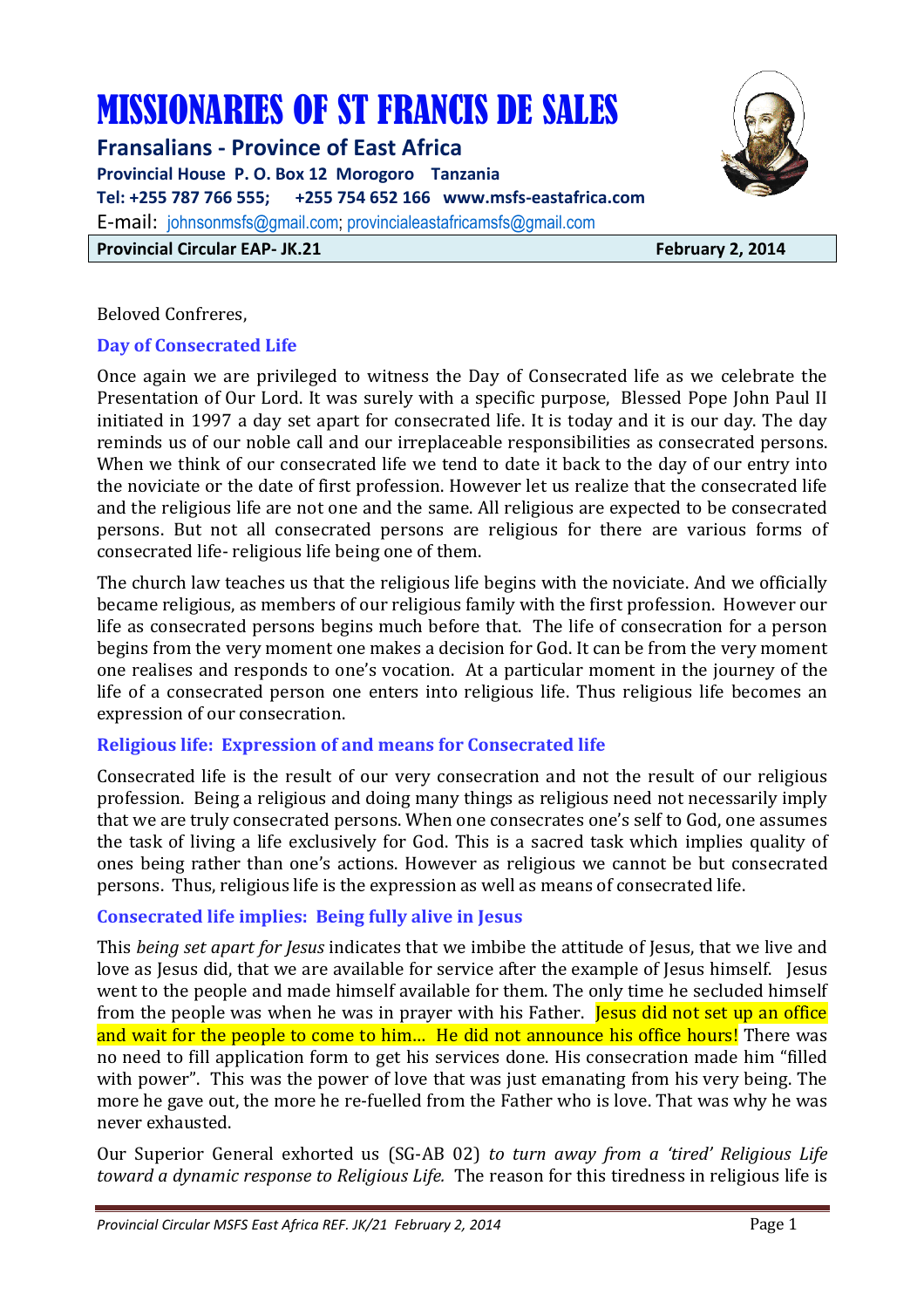nothing but *not really being set apart for God*. When we are not really set apart for God, it logically follows that we dedicate ourselves to some other things or values that are not of God. Our concentration and energies are dispersed, priorities are neglected and we are tired.

## **Consecrated life implies: Being warm hearted and person oriented**

Pope Francis invites us to a new mind-set of life-witness and consecration. He said: *" The ministers of the Gospel must be persons who can warm the hearts of the people, who walk through the dark night with them, how know how to dialogue and to descend themselves into the people's night, into the darkness, but without getting lost. The people of God want pastors, not clergy acting like bureaucrats or government official*s".

Today if we in some cases experience lack of life in our ministry, if we fail to touch the hearts of the people, it is an indicator that one is far from the attitude of Jesus, ie one is far from the consecrated life. We may find ourselves being set apart for thousand things which may have nothing to do with our vocation and ministry: things which do not communicate any Gospel value, things that we think are necessary for our pleasure, things that we think will give us a better performance rating and getting appreciation from others: in short being set apart for the things and values of the world!

My dear Confreres, if we are truly consecrated to God, our life will be marked by simplicity, authenticity, humility; we would lead a life that is close to God and close to the truth. We will be full of energy, our hearts filled with love, our time available for the people.

## **Consecrated life implies: Being holy**

Today the best apostolate the consecrated persons can offer to the world, is the apostolate of the presence – a presence that is holy; a presence that is consecrated for God. All our usual traditional apostolates – pastoral, social, educational etc are to emanate from the basic apostolate of our being. When our being is characterized by true holiness, our other apostolic activities too will bear the fragrance of holiness.

At times, even though rare, unfortunately we find in our lives behavioral styles that are not radiating the fragrance of sanctity. We need the support of each other to lead the life of holiness. Each of us has the duty to live a life that inspires the other.

## **Consecrated life implies: Being** *divinely* **merciful and compassionate**

Besides, the day of Consecrated life reminds us consecrated persons of our obligation to do restitution for the sins of the world as well as for the sins among the consecrated persons. We need to function as agents of divine mercy. When we pray *have mercy on us and on the whole world*, let us pray for the Fransalian family as a community, as province and as congregation. It is a reminder of our call to do reparations for the many sins of the world, sins of the consecrated persons. When a consecrated person is lost – no matter from which congregation – it is a loss for the entire body of consecrated life which is part of the body of Christ. When one is lost, there is the moral responsibility on the rest of the body ie on each one of us.

## **New Assignments:**

## *Apostolic Community in Kenya and Uganda*

**Fr. Jacob Thekkekara** is given the task of convening the meeting of the Apostolic Community of Kenya and Uganda – consisting of our confreres in Oisa, Agururu, Mlolongo, Katani, Chera and Ndagani. This meeting is to facilitate the election of new office bearers. The meeting is to be held as early as possible preferably latest by the end of this month.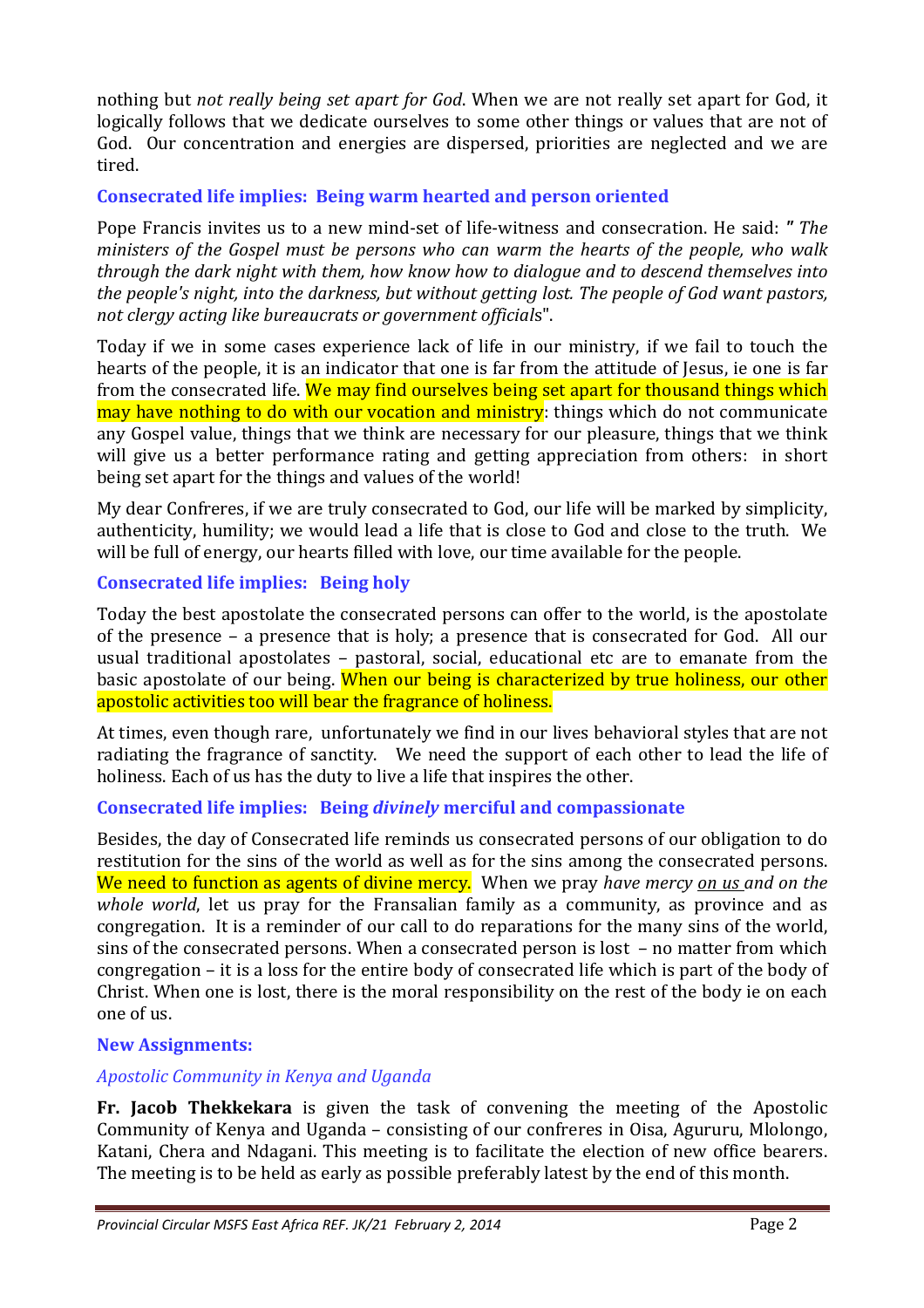## *Foster- Educational and Social development Program in Uganda*

**Fr. Thomas Chozhithara MSFS** is now in the final stages of his doctoral studies in Germany. He assigned to initiate and implement the process establishing educational and social development programs in Uganda. The details would be announced later.

#### *Province Web site update*

**Fr. Susai David and Fr. Sijo Pendanath** are given the responsibility of facilitating the update of our web site (www.msfs-eastafrica.com). Kindly forward any material, news, write ups, photos etc that would serve as useful materials for the web site to the email id: webmsfseastafrica@gmail.com.

#### *Circulation Manager Baraka*

**Fr. Sebastian Nirappel** is assigned with the task as the Circulation Manager of Baraka news bulletin in East Africa. **Fr. Jose Eriyanickal** is assigned the task of being Circulation Manager for all over except East Africa.

#### *Committee for Finance Guidelines*

**Fr. Sheejan Kallarackal** (leader), **Fr. Robert Raj**, **Fr. Joseph Poikunnel** and **Fr. Sunny Vettickal** are assigned the task to finalize the draft on finance guidelines. The updated version would be sent to you soon. Kindly study it and give your feedback.

#### *Friends of Fransalians*

It was the felt need as the Friends of Fransalians are growing and are spread throughout Tanzania, to have a reference person from our side in the Lake zone. Hence **Fr. Jomon Vellachalil** is assigned with the task of being the assistant coordinator of FSFS in Mwanza and around.

#### *Planning the Development for Ilbissil*

**Fr. Jacob Thekkekara** together with **Fr. Chinnappan Arockiasamy** and **Fr. Sunny Vettickal** are given the task of making developmental plans for the land in Ilbissil, in Kenya.

#### **On Finance matters**

#### *On Receipt and Payment Vouchers*

I request every institution to print its own receipt vouchers and payment vouchers with duplicate and with the serial numbers. From the finance year 2014 kindly use only the particularly printed ones and not the petty cash vouchers and general receipts from the market. All the parishes also are encouraged to do the same.

#### *Auditing School accounts*

All the heads of educational institutions are requested to get ready with the accounts of 2013 with the supporting documents for the purpose of official internal and external auditing. This is to be made ready by latest the end of this month.

#### *On Preparing the Project applications and requests for Donations*

As it is the good tradition in our Province, individual initiatives are always encouraged in all matters of spiritual renewal and developmental works, generating finance etc. However I would like to remind every member of one's obligation to discuss the matter in the community, keep the community and the Provincial Superior informed of all the project applications that you plan to send and you have sent in the recent times. Kindly keep the record of all such donations and the report of implementations in the files and with a copy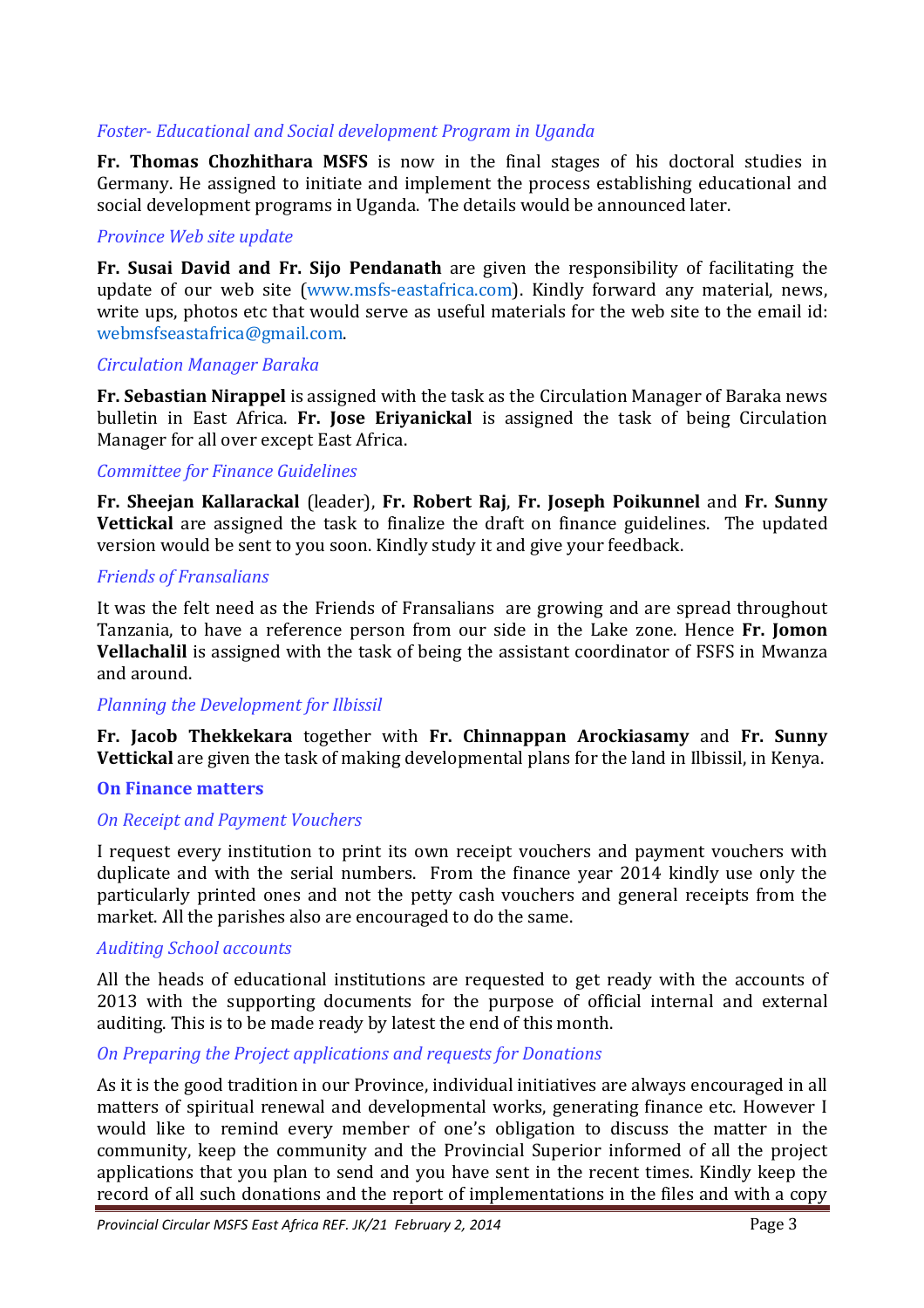to the Provincial. It applies to all the applications that you are making and all the details of the helps that you get, no matter from an organization, personal benefactor from the family or friends.

#### *Bank accounts*

I would like to remind you again that all the bank accounts are to have two signatories with the mode of operation *both to sign* in all the transactions of withdrawals and transfers irrespective of the amount of money involved. This is norm is to be implemented latest by February 15, 2014.

## **Provincial Congress South East India Province**

In order to facilitate better inter provincial collaboration and seeking the possibility of expanding the MSFS missions to other African territories, at the invitation of Fr. Antony Dharmaraj, the Provincial of the South East India Province, I will be participating in the Provincial Congress that would be held from February 24 to 28, 2014 in Trichy, India. Let us earnestly pray for the graceful celebration of the Provincial Congress

## **Blessing and opening of the SFS Secondary School Mlolongo, Kenya**

Although started to function some time back, the official solemn blessing and opening of the St. Francis de Sales Mixed Day Secondary School was celebrated on January 24, 2014. The solemn Eucharistic celebration was officiated by Most Rev Martin Kivuva the Bishop of Machakose Diocese. He also blessed the school and premises. The school building was opened by Fr. Johnson Kallidukil MSFS the Provincial of East Africa Province. The function was attended by the students, parents, teachers, civil leaders and many priests and religious. The bishop in his message recalled the challenging situation in which Fr. Augustine Mangatt pioneered the mission in Mlolongo which was almost uninhabitable 17 years ago. He thanked the Fransalians for their spirit of perseverance and hard work. The school situated in the parish of Mlolongo caters to the needy young ones of the locality. The solid structure of the school stands out as a beacon of hope for many.

## *Report from Fr. Sijo Pendanath MSFS*

Our hearty congratulations to Fr. Jacob Thekkekara and community for the great efforts put in order to establish this institution.

## **Spirituality Seminar, Morogoro Tanzania**

Fransalian Communications in Morogoro once again conducted a Spirituality Seminar on the **Spirit and Spirituality of Vatican II**. The Seminar was from December 26 to 31, 2013 with a considerable number of Religious men and women and some lay faithful. The presence of different facilitators from Morogoro and out of Morogoro made the Seminar a successful one. The seminar consisted of input sessions, discussions and enriching spiritual activities. Our dearly loved Fr. Provincial also shared some sessions and presided over the thanksgiving mass on the concluding day. Also he gave away the certificates to all the participants. We earnestly thank him and all who facilitated our Seminar.

## *Report from Bro. Thomas Njue MSFS*

We extend our sincere thanks and appreciation to the Director of Fransalian Communications Morogoro, Rev. Fr. Sebastian Nirappel and all Fransalian Brothers in Kola for organizing this Seminar. Let us pray for them that they go on with the same Spirit of evangelizing to the people of God through such initiatives.